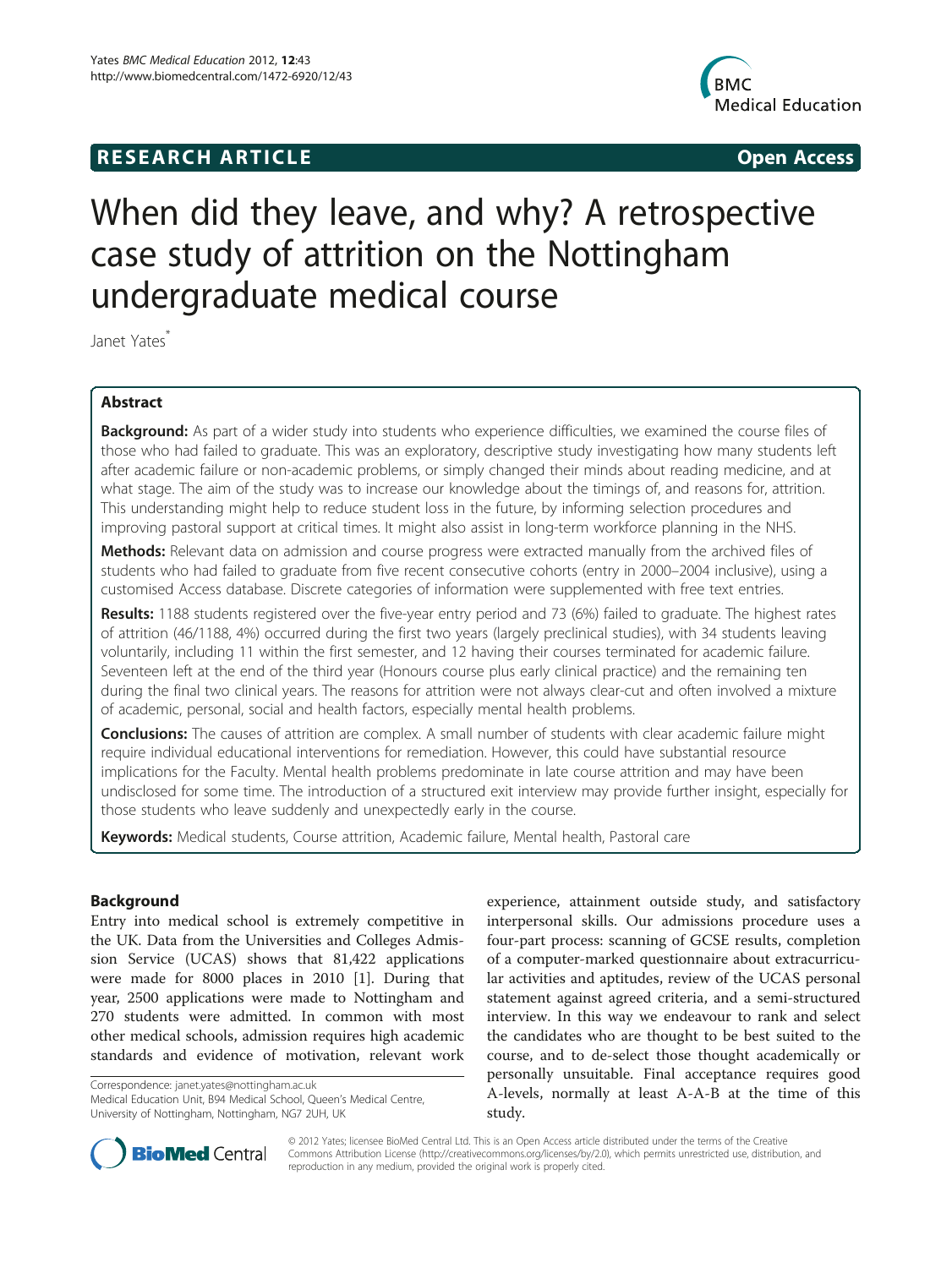Medicine is also a costly course, both to the student and to society. Students are committed to full-time study for at least five years, requiring substantial funding for living costs and tuition fees. Public funding via the Higher Education Funding Council for England (HEFCE) and the Service Increment for Teaching (SIFT) contributes over £200,000 per medical graduate (personal communication with Faculty staff ).

Students who fail to thrive on the course, or leave before graduation, are therefore a cause for concern. For the individual student there may be substantial financial and emotional costs involved with failure or course withdrawal, perhaps including shame or stigma. For the Faculty, the provision of additional services such as increased pastoral support or resit examinations generates an extra workload. Students who fail drastically but go through the Appeals process, or are called before a Fitness to Practise committee, will also require substantial staff time and resources. And finally, there is a financial cost to society if an expensive medical school place does not lead to graduation. This also has relevance to long-term workforce planning in the NHS, which must take account of the expected number of new medical graduates each year [\[2,3](#page-6-0)].

Progression on the course at Nottingham is subject to clearly-defined regulations, and requires minimum academic standards to be reached at all stages. The first two years are primarily preclinical and laboratory sciences, with some patient contact and early professional development. Failed summative examinations may be retaken once at a later date, but further failure leads to an automatic notice of termination. The third year consists of an Honours course (research project plus taught courses), and then the start of the clinical course, all of which must be passed for onward progression. In the later, clinical, parts of the course (Years 4 and 5), progression requires satisfactory completion of clinical attachments as well as the passing of written and practical examinations. Students failing one or more clinical sections may be required to repeat all or part of an attachment or to resit examinations, sometimes after course suspension and re-start. Successful progress also requires professional standards of behaviour to be met at all times; deviations from such standards may invoke Fitness to Practise procedures on behavioural or health grounds [\[4\]](#page-6-0).

Students may bring forward personal extenuating circumstances, such as acute illness or unexpected family problems, for consideration by the Faculty. If these are accepted, students may re-take their exams as 'first sits'. Students issued with termination notices have a right to appeal within a set time frame, and against requirements set down by the University. All students have personal tutors plus access to more senior staff, and are advised

and encouraged to seek help and advice for anxieties and difficulties, whether they be academic or personal in nature. Meetings with personal tutors are structured and mandatory during the first two years, and available on demand subsequently. Despite these supportive mechanisms, a number of students leave unexpectedly or fail to seek help for their problems until it is too late.

An earlier study showed that 6% of course entrants at Nottingham failed to graduate [[5\]](#page-6-0). As part of a new study into students who did not make satisfactory progress on the course [[6\]](#page-6-0), we decided to investigate the files of all those who failed to graduate, from five consecutive cohorts. We aimed to determine how many students left because of academic failure or non-academic difficulties, or simply changed their minds about reading medicine, and at what stage of the course the attrition occurred. We examined the role of health and social problems in students' failure to complete, and questioned whether timely interventions might reduce attrition.

# Methods

Relevant data on admission and course progress, based on our previous research, were extracted into a customised Access database from the archived files of students who had failed to graduate from five consecutive cohorts (2000–2004 inclusive). Admissions data included age, sex and domicile (defined as UK/EU or Overseas, for Fee purposes), whether school leaver or graduate, and any interview gradings or notes made by the interviewers. In 2000–2003 inclusive, candidates were awarded marks of 0, 1 or 2 against eight criteria; in 2004 this system changed to a grading of A-D for three criteria. Free-text remarks were often but not always made. There were no other major changes to the admissions procedures during the study period.

Course progress data included progression or attrition during each academic year of the 5-year course, adverse health or social factors, examination failures, course suspensions or repeats, termination recommendations and appeals, and voluntary withdrawals.

Discrete categories of information recorded for the study, for example a yes/no option for health problems, were supplemented by free text entries. This type of data category is variable and may be difficult to interpret, but was judged on the basis of whether it appeared to have a measurable or probable impact on the student's progression. For example, a one-off acute episode of selflimiting illness would not be categorised as a health issue, whereas recurrent migraines leading to missed attendance would be. In this paper, mental health is used as an umbrella term in order to protect confidentiality. It covers a wide variety of disorders including disabling anxiety, eating disorders, and depression of varying severity.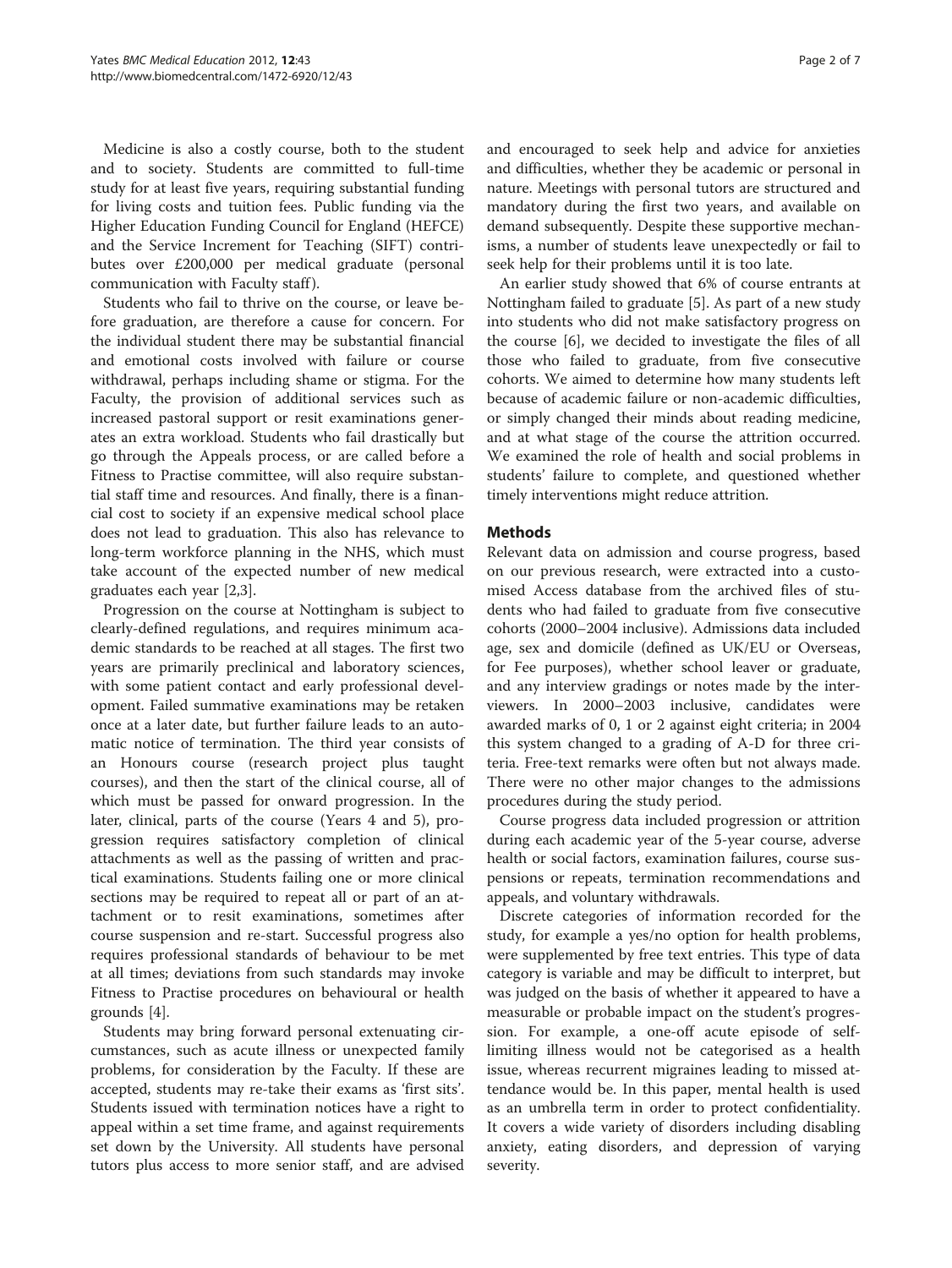Each student was allotted a confidential Study ID at the time of data entry and no personal identifiers were retained. Data were analysed by running reports from Access or after transferring the file into SPSS v17.

This study was approved by the University of Nottingham Medical School Research Ethics Committee, ref B/ 11/2009.

#### Results

1188 students registered over the five-year entry period and 75 (6%) had failed to graduate by June 2010. Two were still on the course so excluded from further analysis. There were no statistically significant differences in terms of observed socio-demographics at course entry (sex, domicile, age group or declared disability) between those who failed to complete and those who completed despite difficulties [[6\]](#page-6-0). Examination of their A-level grades showed that 63/69 (91%) had at least two A grades and the majority (41/69, 59%) at least three (no data for four students).

Of the remaining 73, 61 left the course voluntarily and 12 had their courses terminated in Year 1 or 2 for academic failure. The highest rates of attrition were in the early years of the course, as shown in Figure 1.

We examined the patterns and reasons for attrition on a yearly basis. In all cases the year of exit is the academic year of study, regardless of the number of years spent on the course.

#### Year 1

There were 24 voluntary withdrawals during Year 1 and eight course terminations for academic failure. Eleven withdrawals were within the first semester, including one who failed to register at all, two who changed their minds about studying medicine within two months, and a third who requested suspension but later withdrew. Six cited personal or family health problems as a reason for withdrawal, and at least 14 transferred to non-

80 70 60 50 40 30  $20$ 10 **COL**  $\Omega$ Start of Academic Academic Academic Academic Academic course Year 1 Year<sub>2</sub> Year<sub>3</sub> Year 4 Year 5  $\Box$  On course  $\Box$  Voluntary withdrawals Course terminations Figure 1 Timing of course attrition during the five academic year divisions, for 73 students who failed to complete the course.

medical courses. Reasons for withdrawals, and subsequent career choices, were not always evident in the course files.

Five students repeated the first year, two for health reasons and three after appealing against termination decisions. Of the five, only two proceeded to Year 2, with two withdrawing and one subsequently removed for academic failure. A further three students restarted the course in the following academic year after voluntary suspension, two for personal or family health problems and one who felt too young to be on the course. Two later withdrew and one proceeded after an appeal against termination.

A further seven termination notices were issued after academic failure, three of these students mounting unsuccessful appeals on the basis of family or personal circumstances.

# Year 2

Fourteen students failed to progress beyond Year 2, nine withdrawing and five having their courses terminated. One withdrawal had already repeated Year 1 for academic failure, and another had performed poorly and failed to engage with Faculty support. Three had passed Year 1 but withdrew for personal reasons, one financial and two not happy on the course. Four students withdrew after course suspension, all with health or family problems. The terminations included two students who had been suspended in Semester 3 for academic failure and personal issues, then re-started Year 2. Overall, ten of these students had failed Year 1 exams and at least six appeared to have lost motivation for a medical career.

#### Pre-admission features of those who left in years 1 and 2

We reviewed the pre-admission qualifications and interview data for these 46 students who left the course so early. Of the Year 1 leavers, 19/32 (59%) were female, and 5 (16%) domiciled overseas. One was a graduate. The majority of the students (25/32, 78%) had been given normal conditional offers after interviews in December-March; three had unconditional places (1 graduate and 2 overseas students admitted under special arrangements); one was a Reserve offer, and three were late offers made in July-August after earlier rejection. Interview data was missing for four students (two overseas, one graduate, and one late offer). 24 had interview scores, 19 of these being 14/16 or more, and the remainder 12 or 13. Of the four with interview grades, three were AAA and the other ABA.

Eight of the 14 further leavers in Year 2 were female (57%) and two overseas (14%), including one graduate. There was one unconditional offer (graduate) and one late offer, the rest being normal conditional offers. All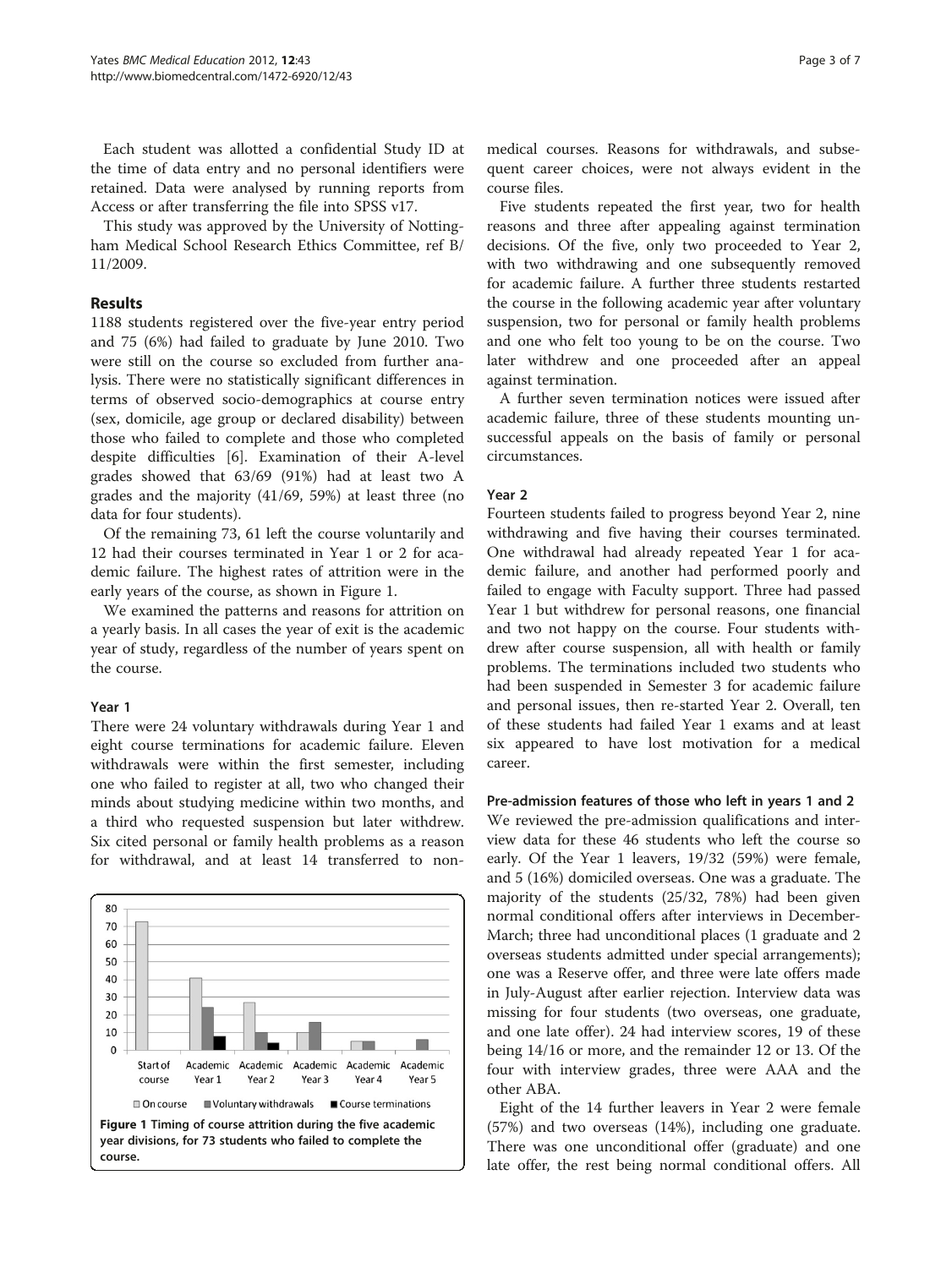but one had a score or grade shown, with nine scoring at least 14/16, and three having AAA interview grades.

When the brief comments made at interview were considered, there were few with any notion of concern about the applicant's commitment, motivation, insight and overall suitability. The only ones noted were "Empathy: didn't mention listening"; "Empathy: slight selfcentred example given", and "pleasant, not enormously focused, general insight fair". The majority were very positive, such as "outstanding"; make offer, very good"; "motivated, articulate, insight, mature"; "good communicator, team player".

# Attrition later in the course

Sixteen students left the course at the end of the third year, mostly with good academic records. Four gained a first-class BMedSci degree, two choosing to complete their clinical course elsewhere and two moving to a research career. Of the remaining 12 (nine with an upper second and three a lower second), two withdrew for a non-medical course and one transferred elsewhere for personal reasons. Eight students took suspensions to reconsider their options before withdrawing. Mental health issues affected at least six students who decided to leave the course at this point.

Six students withdrew in the fourth academic year. Four had good academic records and 2.1 degrees, but three of these had long-standing mental health problems and the fourth decided against a medical career. A fifth student had a poorer academic record and finally disclosed health problems and transferred to another course. The sixth had a very poor academic record with disrupted progress and a multitude of non-academic difficulties.

Of even greater concern are five students who withdrew during the final year of the course. Two had good academic records, but succumbed to recurrent mental health problems. Both took time out for treatment but then withdrew. The other three had a history of academic problems in Years 1 and 2. Two eventually failed Finals before withdrawing, and the other withdrew after suspension for health and personal reasons. Two of the three failed to engage with Faculty support.

Interview grades and scores were examined. Of those exiting in Year 3, all had good scores, with positive comments where recorded, with the exception of one. This student was a late interviewee, noted to be "quiet, introverted", and subsequently suffered mental health difficulties and withdrew.

Amongst the Year 4 leavers, the student with the poorest academic record had been a late interviewee but scored 14/16 and said to be "bright, mature". One student with mental health problems had a known preadmission history. Two of the Year 5 withdrawals had

been late interviewees, one said to be "very able and pleasant", the other "bright, articulate, insight, talks well".

#### Other factors affecting students

The data collected suggested that social isolation may also be a significant factor in a small number of students, for example for an overseas student who fails to settle within a peer group, or for any student who lives at home rather than alongside their peers, thereby missing some of the camaraderie of student existence.

There was no numerical evidence that overseas students were more at risk of attrition, but anecdotally we know that a few make very strenuous efforts to stay on the course, sometimes under pressure from family or sponsoring governments. Financial problems may have contributed to students' difficulties but did not feature in the recorded data. Two late-course leavers disclosed family pressures to read medicine.

# Summary of results

It proved difficult to categorise the reasons for early course exit. In many cases the line between voluntary withdrawal and academic failure was blurred because some students 'went before they were pushed', and others transferred out unexpectedly or before sitting exams. However, Table [1](#page-4-0) gives a best estimate of the withdrawals over the entire course, and shows the extent of associated health and/or personal issues. Voluntary withdrawals occur throughout the course but especially in the first year, and it seems that some students who realise they have made the wrong decision make an early and positive decision to transfer elsewhere. Withdrawal in the clinical course may be inevitable for students with ongoing health problems despite support and 'time out' for recovery. Fear of 'black-marking' may have deterred some from seeking earlier help, and external pressure to read medicine may eventually be disclosed as a contributory factor.

#### **Discussion**

This study has explored patterns of early course attrition in one medical course over five intakes. Academic failure is a prime cause of early exit in the first part of the course. Recurrent mental health problems, largely anxiety and depression, feature strongly in later course failures. Few of these students gave any cause for concern during their admission interview.

The number of students affected is relatively small, yet still significant for each one who has made the major life decision to read medicine, then either finds it is not the right choice or has to suffer the consequences of course failure. Our best efforts in admission and selection procedures do not always succeed, for a multitude of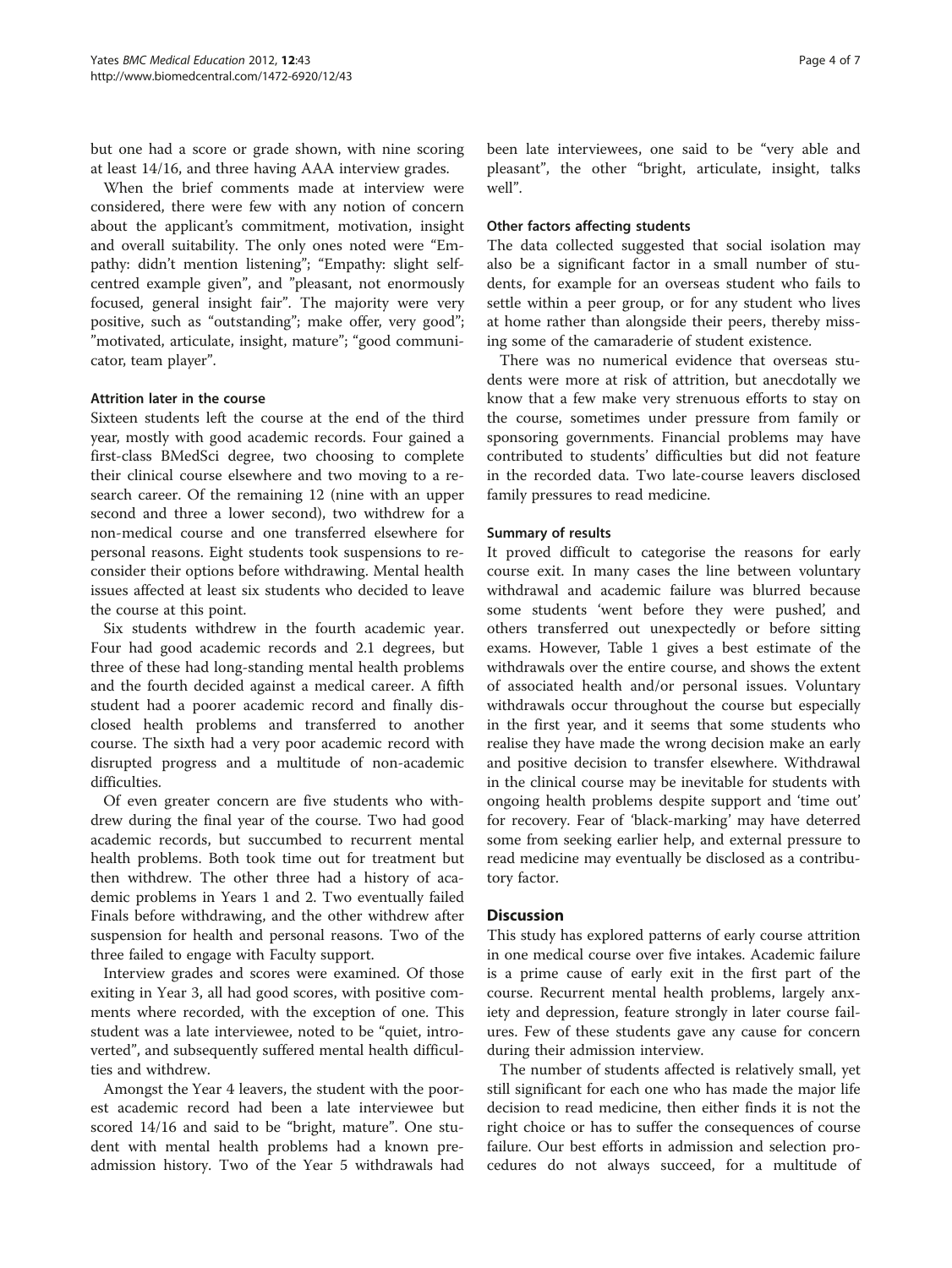| Year/stage of<br>course exit      | Fee Status * | Voluntary exit/wrong<br>choice of course<br>Health or personal<br>problems documented |                | Academic failure<br>Health or personal<br>problems documented |                | Preference for<br>clinical study<br>elsewhere | <b>Reasons for</b><br>withdrawal<br>not recorded | <b>Total</b>   |
|-----------------------------------|--------------|---------------------------------------------------------------------------------------|----------------|---------------------------------------------------------------|----------------|-----------------------------------------------|--------------------------------------------------|----------------|
|                                   |              |                                                                                       |                |                                                               |                |                                               |                                                  |                |
|                                   |              | Year 1                                                                                |                |                                                               |                |                                               |                                                  |                |
| Semester 1                        | 11 HEU,      | $\overline{2}$                                                                        | $\overline{7}$ |                                                               |                |                                               | $\overline{2}$                                   | 11             |
|                                   | 2 O/S        |                                                                                       |                |                                                               |                |                                               |                                                  |                |
| Semester 2                        | 15 HEU,      | 6                                                                                     | 3              | 3                                                             | 4              |                                               |                                                  | 16             |
|                                   | 1 O/S        |                                                                                       |                |                                                               |                |                                               |                                                  |                |
| Semester 2 after<br>repeat Year 1 | 3 HEU,       |                                                                                       | $\mathbf{1}$   | 3                                                             |                |                                               | $\mathbf{1}$                                     | 5              |
|                                   | 2 O/S        |                                                                                       |                |                                                               |                |                                               |                                                  |                |
| Year 2                            |              |                                                                                       |                |                                                               |                |                                               |                                                  |                |
| Semester 3                        | 7 HEU        | $\overline{4}$                                                                        | 2              |                                                               | $1^+$          |                                               |                                                  | 7              |
| Semester 4                        | 5 HEU,       | 1                                                                                     | $\overline{2}$ | $2^{\ddagger}$                                                | $\overline{2}$ |                                               |                                                  | $\overline{7}$ |
|                                   | 2 O/S        |                                                                                       |                |                                                               |                |                                               |                                                  |                |
| Year 3                            |              |                                                                                       |                |                                                               |                |                                               |                                                  |                |
| Honours course                    |              |                                                                                       |                |                                                               |                |                                               |                                                  | $\circ$        |
| Clinical Practice 1 (CP 1)        | 14 HEU,      | 6                                                                                     | $\overline{4}$ |                                                               |                | 5                                             |                                                  | 16             |
|                                   | 2 O/S        |                                                                                       |                |                                                               |                |                                               |                                                  |                |
| Year 4                            |              |                                                                                       |                |                                                               |                |                                               |                                                  |                |
| Clinical Practice 2 (CP2)         | 4 HEU,       | 4                                                                                     | $\mathbf{1}$   | $\mathbf{1}$                                                  |                |                                               |                                                  | 6              |
|                                   | 2 O/S        |                                                                                       |                |                                                               |                |                                               |                                                  |                |
| Year 5                            |              |                                                                                       |                |                                                               |                |                                               |                                                  |                |
| Clinical Practice 3 (CP3)         | 5 HEU        | $\overline{4}$                                                                        |                |                                                               |                |                                               |                                                  | 5              |

<span id="page-4-0"></span>Table 1 Summary of course attrition during the five academic year divisions, for 73 students who failed to complete the course

\* HEU = Home/EU fee status, O/S = Overseas fee status.

† 1 student had already repeated year 1.

{ 1 student transferred to BSc course.

possible reasons; academic ability at school may not be sufficiently adaptable to meet the demands of the medical course; unanticipated health or social problems may derail progress, or the realities of clinical medicine may be overwhelming. This study has also illustrated that family pressure has, in a few cases, resulted in students who do not have enough personal motivation to thrive and succeed, and perhaps this also was an undeclared factor in some of the students who changed their minds within the first year or two. Currently the Faculty does not ask such students about their decision to leave in any depth, and therefore our information is lacking in detail. There were clearly many interacting factors that we could not analyse. We believe that the introduction of a structured exit interview will help us to quantify these issues in future.

The majority of medical students will have been highachievers at school and have equally high expectations of their future abilities. They may find it hard to accept that they are not coping academically, and thus be

reluctant to seek or accept help even when it is evident to tutors that they need to do so [[7](#page-6-0)]. The students in this study who were given a second chance, by repeating Year 1, yet still failed, may have lacked key strategic learning skills; successful remediation may require very specific interventions to address any deficiencies [\[8](#page-6-0)], which has resource implications for the Faculty. A study based on individual student appraisal meetings at another UK medical school has suggested that up to 70% of first year students may recognise the need for advice on study skills, but not all will achieve the necessary goals [\[9\]](#page-6-0). Our students are asked about academic issues at their regular meetings with personal tutors, but the extent to which study skills are explored and reflected upon may vary between different tutors and not lead to targeted or mandatory interventions.

Medicine requires physical and mental stamina and resilience [\[10](#page-6-0)-[12\]](#page-6-0), and health issues were often a significant factor in course attrition. Several students who withdrew in the clinical course had clearly been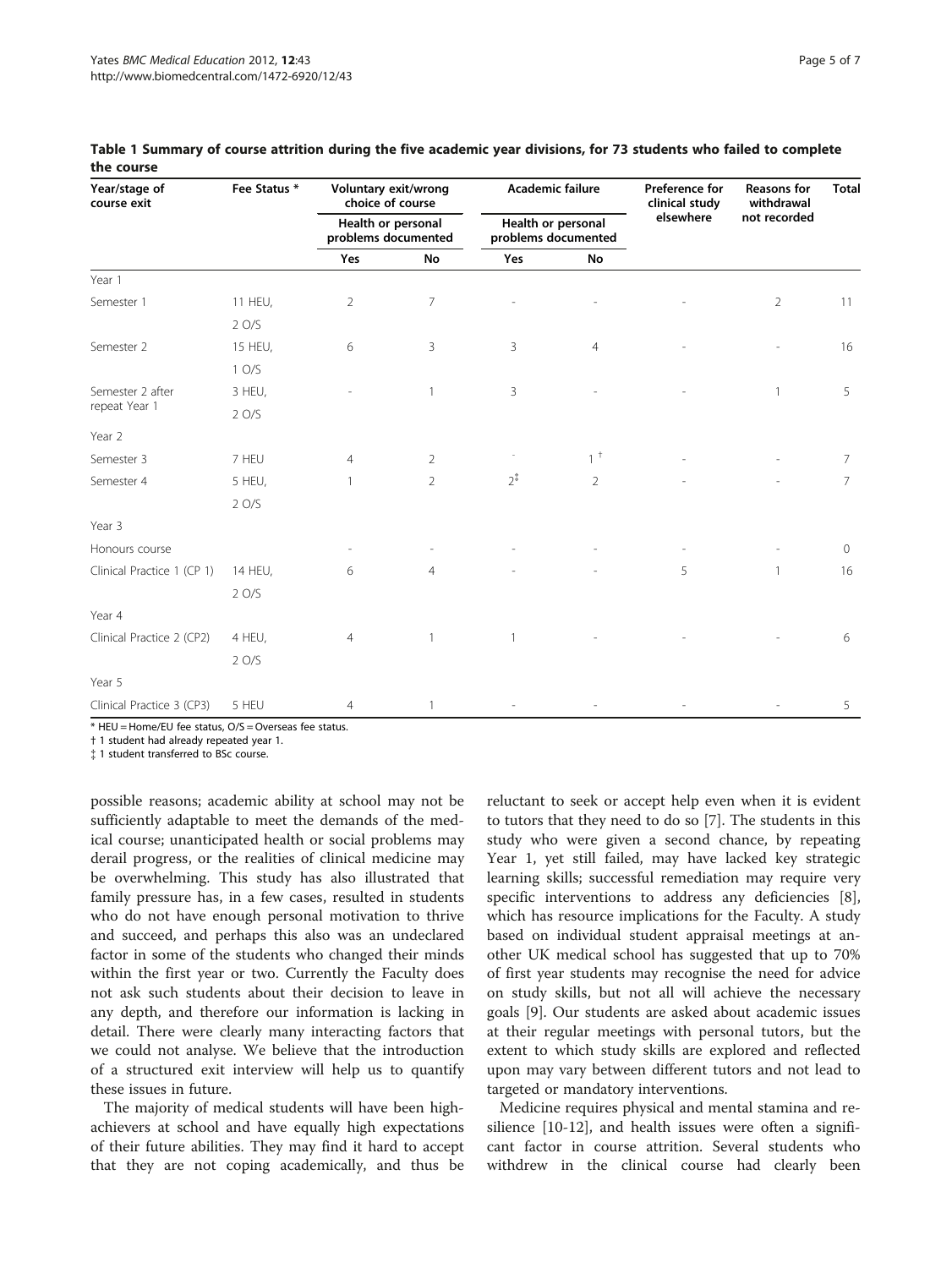struggling in the face of poor mental health for some years. Medical students may perceive additional difficulties with ill-health because of fears about confidentiality [[13-16](#page-6-0)] . However, looking after one's own health and well-being is required by the General Medical Council as a pre-requisite for safe medical practice [\[17,18\]](#page-6-0).

As yet there is no valid and acceptable way to detect psychologically vulnerable students. Research in Australia has demonstrated the impact of dysfunctional tendencies on academic performance, which may therefore contribute to drop-out [[19\]](#page-6-0). Much attention has been given to the development of valid and robust psychological tests which could be used to screen out candi-dates with extreme personality characteristics [\[11](#page-6-0)]. However, a longitudinal study of students in the UK who sat this test has unfortunately been technically unable to report on any association with drop-outs [\[20\]](#page-6-0).

Can anything more be done to reduce attrition? In the case of students who leave within weeks after a change of heart, probably not; they had managed to convince our interview panels of their suitability and motivation.

Similarly, there was no conclusive evidence within our data that those who failed to complete the course were less academically able on course entry. A recent systematic review of the literature has concluded that a poorer pre-admission academic record may sometimes be associated with dropout [[21\]](#page-6-0), but our students almost all arrive with good academic grades. It will be interesting to see whether the UKCAT test, currently used by Nottingham and many other UK medical schools [[22\]](#page-6-0), shows any correlation with course performance or failure. Early evidence is equivocal [\[23,24\]](#page-6-0). Measurable academic ability may however be compromised by deficient study processes or external personal and social circumstances, requiring individual support and mandatory remediation [[25\]](#page-6-0) [\[26](#page-6-0)]. Although we strive to offer personal academic support at Nottingham, ultimately it is the student's responsibility to engage. Those who need the most help may be those who decline [[27\]](#page-6-0), and there has to be a line drawn between giving appropriate support and raising expectations too high by 'failing to fail' [[28](#page-6-0)].

In the clinical years, when our students are based in a variety of different clinical settings, some distant from Nottingham, tutor contact may be less easy. We are therefore reviewing the support mechanisms for our clinical students.

In the case of severe or recurrent health issues, especially mental health, there is perhaps a need for the GMC to develop additional guidance to medical schools. Current documents state that health concerns can be addressed within Fitness to Practise procedures but do not provide the practical advice that may be required [[4\]](#page-6-0). Although the medical school may seek the advice of Occupational Health physicians when a student has

needed 'time out' for health reasons, their assurance that a student is fit to continue their studies may still leave doubt about fitness for an on-going career. A small number appear to lack insight into their future ability to function as a doctor, so earlier but more decisive action may be required.

# Limitations of the study

This study has looked at only five cohorts of students at one University, and our data would not necessarily generalise to other medical schools with different entry systems and student profiles. Directly comparable data from other individual UK schools is unavailable, but one study has suggested nearly 5% attrition within the first year alone across all UK medical schools [\[29](#page-6-0)], higher than that at Nottingham, where it is essentially unchanged since 1995–1999 [\[5](#page-6-0)].

Much of the data collected was textual and relied on notes placed in the student files, and of course on what the students themselves disclosed. It is likely that the incidence of problems is higher than shown, and the reasons for withdrawal more complex. However, a similar mixture of reasons was given by students withdrawing from an Australian course in 1978–89, suggesting that there is a degree of generalisability both over time and internationally [\[30\]](#page-6-0).

The categorisation of data detailing health or personal issues can be difficult as these issues are idiosyncratic and context-dependent. This categorisation therefore required an element of judgement in some cases. However, the author has no personal knowledge of, or contacts with, any of the students, enabling assessment of data without personal prejudice.

#### Future research

Within our own medical school we have a graduate entry stream, with a group of strugglers and non-completers, whose data may reveal different problems; these mature students may have growing families, mortgages, and quite different expectations and pressures from the average 18-year old undergraduate. This part of the study will be reported separately. It would also be interesting to compare attrition on courses at other medical schools, within different intakes and curricula, especially if they conduct and record routine exit interviews. A recent systematic review has revealed the need for more rigorous studies of dropout at medical school [\[21](#page-6-0)].

#### Conclusions

The causes of attrition are complex. A small number of students with clear academic failure might require individual educational interventions for remediation. However, this could have substantial resource implications for the Faculty. Mental health problems predominate in